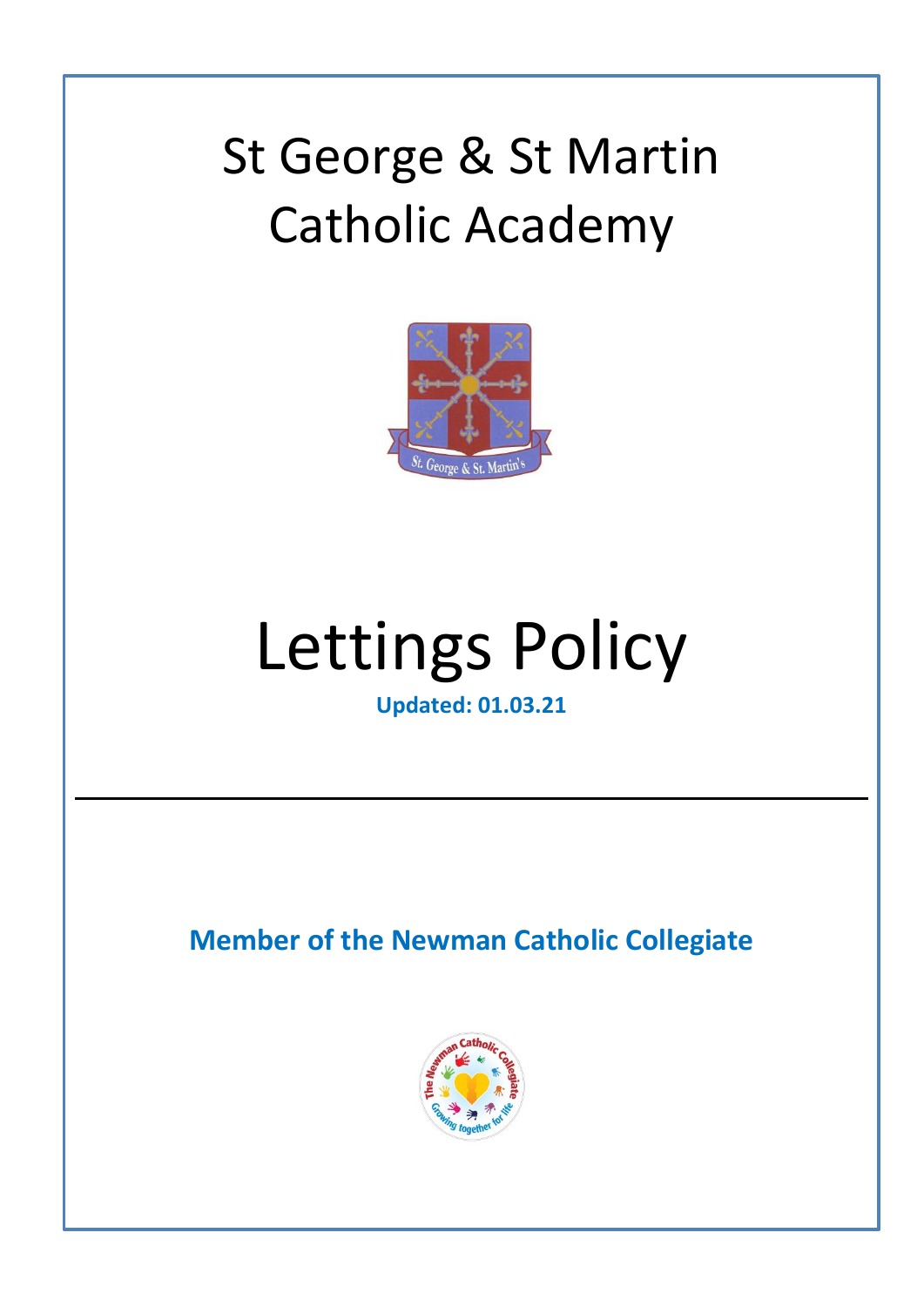# **Statement of Intent**

- 1. The academy committee accepts its responsibility to administer the letting of the school premises.
- 2. The academy committee will allow the use of premises in the following order of priority:
	- a) School functions, governor and PTA meetings and functions
	- b) Adult Education Programme and Youth Service Programme and Sports Hall Programme.
	- c) Recognised concessionary users, i.e. those voluntary organisations registered with the Youth Service and Adult Education Service or appropriate section of the Education Department
	- d) Other users approved by the governors, who will be sympathetic to the needs of the community served by the school.
- 3. The academy committee will set and annually review charges for lettings.
- 4. Lettings will normally be permitted between 6.30-9pm Monday to Friday, 10am- 5pm on Saturdays and 10am-3pm on Sundays but need to be pre-arranged.
- 5. Staff rooms, classrooms and kitchens will not normally be available for hire.
- 6. The academy committee will delegate day-to-day responsibility for lettings to the Principal.

# **CONDITIONS OF HIRE**

# **1. Application for Letting (Appendix 1) & Hire Agreement (Appendix 2)**

The hiring of accommodation is permitted only on these conditions. Acceptance of a booking confirmation is deemed to be acceptance of these conditions.

#### **2. Nominated organiser**

The hirer must nominate at least one person who will be on site during the period of the actual hiring to ensure these conditions are adhered to. This person must make her/himself known to the school keeper at the start of the letting.

#### **3. Areas hired**

The hirer must ensure that only the areas hired are used.

#### **4. Behaviour and Supervision**

Children must be supervised at all times within the building and grounds. The hirer will be responsible for ensuring the good behaviour of all those attending the function, including keeping noise at a reasonable level as determined by on-site staff.

#### **5. Periods of hire**

The hirer must ensure that the event does not exceed the times booked. Failure to do so will result in a proportion of the refundable deposit being forfeited, the amount to be determined by the school.

#### **6. Numbers**

The numbers of people attending at any one time must not exceed the numbers indicated on the booking form and agreed with the school. Failure to comply with this condition will result in the immediate termination of the letting without refund.

#### **7. Cleaning**

The hirer must leave the areas used, including the school grounds, in a reasonable state of cleanliness.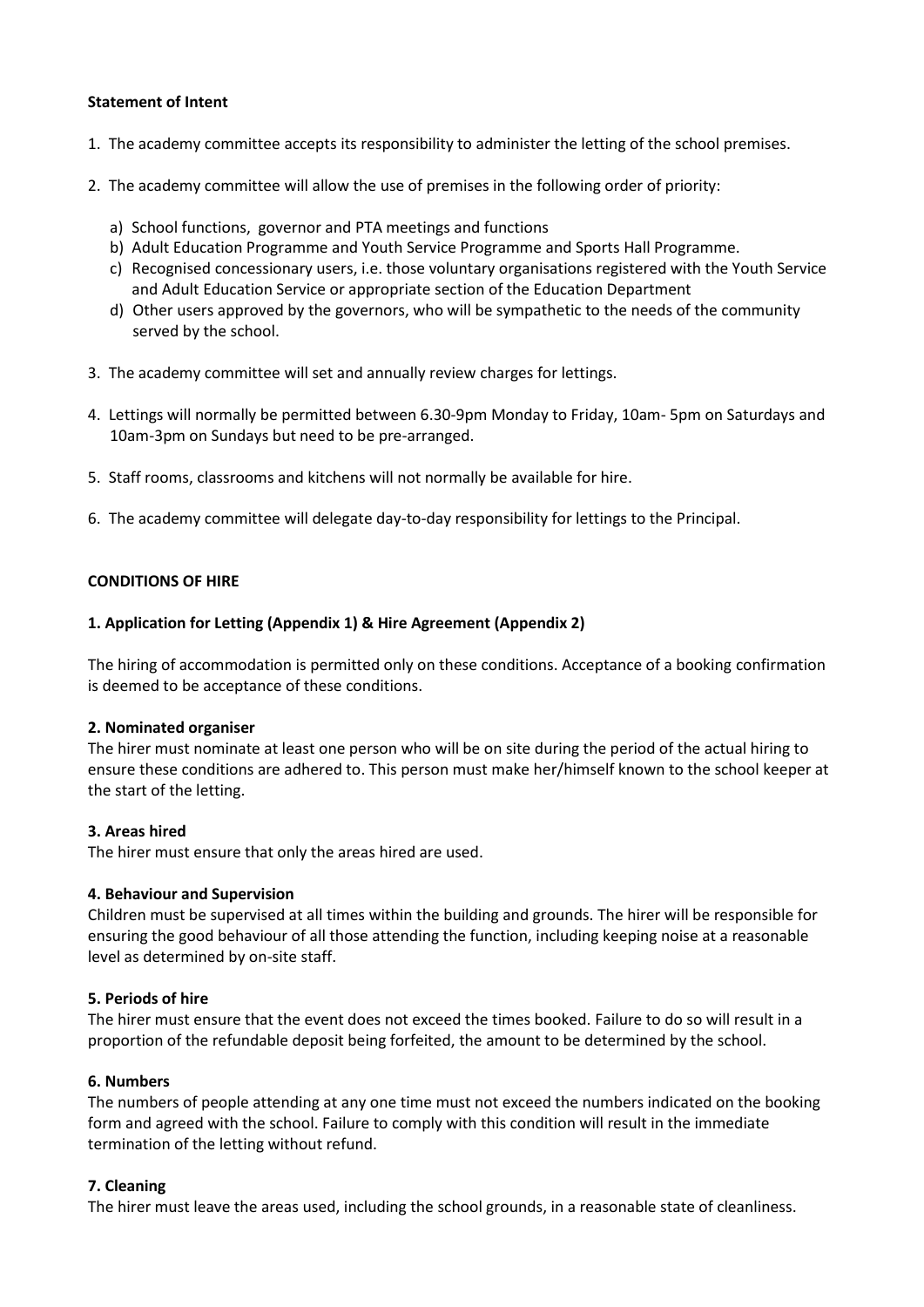#### **8. Fire**

The hirer must make her/himself aware of the fire evacuation procedures relating to the area hired and must ensure that all fire exits are kept clear during the letting.

# **9. Health and Safety**

The hirer must make her/himself aware of the school's health and safety policy and must not interfere with or misuse anything which is provided in the interests of health, safety or welfare.

# **10. School equipment, fabric and fittings**

No use may be made of equipment such as pianos without the prior agreement of the school and the hirer must not interfere with the fabric, fittings or contents of the premises in any way.

# **11. Hirers' property**

Permission should be obtained from the school in advance if the hirer wants to bring electrical equipment onto the premises. Hirers may not bring equipment or articles of an inflammable, explosive or dangerous nature onto the premises.

# **12. Right of access**

The academy committee and its agents reserve the right of access to the premises during the letting.

# **13. Own Risk**

It is the hirers' responsibility to ensure that all those attending are made aware that they do so at their own risk.

# **14. Accident or injury**

The academy committee do not accept any responsibility for any accident or injury or loss of property that may occur to, or be sustained by, persons using the premises during the period of the letting.

# **15. Alcohol**

Alcohol may not be sold or served without the written agreement of the academy committee. If permission is given, alcohol may not be sold on the premises without a magistrate's licence. It is the responsibility of the hirer to obtain and show the licence to the Principal in advance of the letting.

#### **16. Musical Works and Copyright**

No musical works in the repertoire of the Performing Right Society may be performed in public on the premises unless the hirer has obtained the permission of the Society. No copyright material may be delivered or performed without the consent of the owner of the copyright.

#### **17. Public Entertainment**

Film, musical, dancing (including disco) and stage events must all be considered public entertainments unless entrance is restricted to those who are bona fide members of the organisation hiring the premises. If admission is open to all, or if tickets are to be sold at the door or offered to the public, it is the hirer's responsibility to inform the Council's Entertainments Licensing Officer and obtain an Occasional Licence.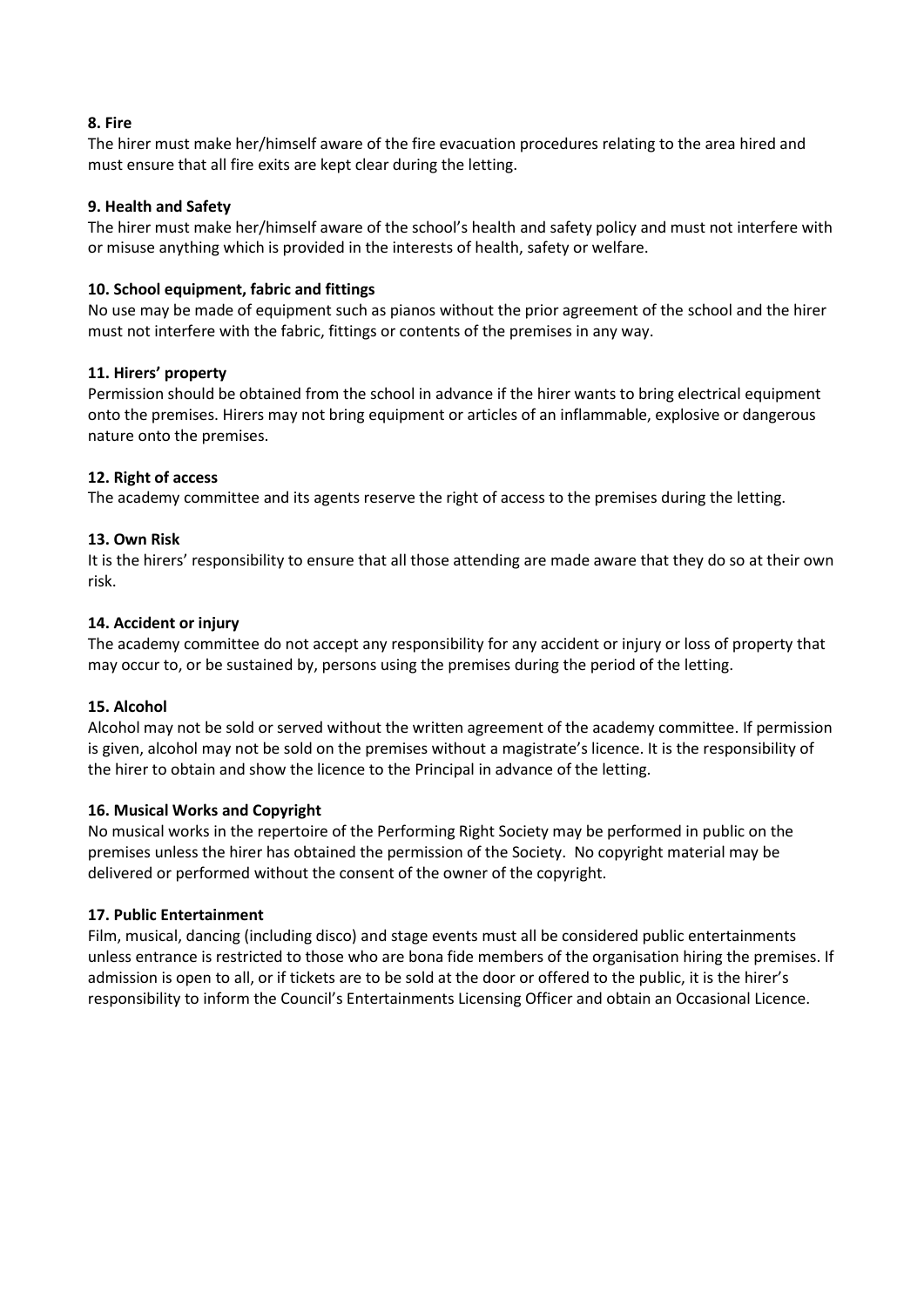# **SCHOOL HALL FACILITIES**

# CHARGES (2020)

The School Hall is available at the following times:

| <b>Days</b>      | <b>Available to</b> | <b>Times</b>       |
|------------------|---------------------|--------------------|
| Monday to Friday | School use          | $7.30$ am – 6.00pm |
| Monday to Friday | Community use       | Pre-arranged       |
| Weekends         | Community use       | Pre-arranged       |
| School holidays  | Community use       | Pre-arranged       |

The following charges apply as of March 2021:

| Area             |        |
|------------------|--------|
| Hall per session | £30.00 |
| (1 hour)         |        |

Signed by: ………………………………………………. Principal Date: ……………………

Signed by: ……………………………………………….Chair of Academy Committee Date: ……………………

Review date: 01.03.2022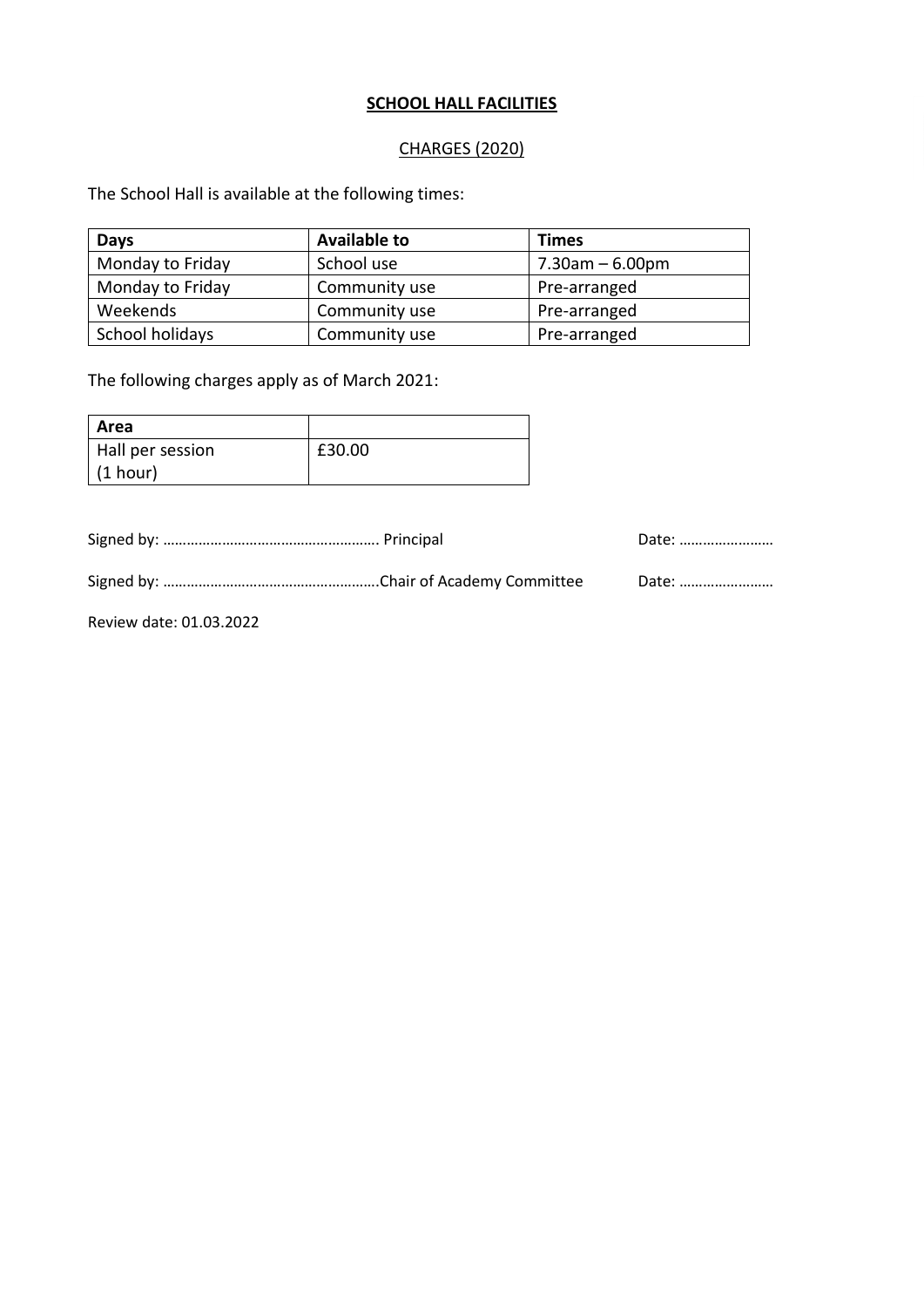# **Appendix 1**

| Name of applicant:                                                   |                                                                                                                       |  |
|----------------------------------------------------------------------|-----------------------------------------------------------------------------------------------------------------------|--|
| Date of birth:                                                       |                                                                                                                       |  |
| Address:                                                             |                                                                                                                       |  |
|                                                                      |                                                                                                                       |  |
|                                                                      |                                                                                                                       |  |
| Telephone number:                                                    |                                                                                                                       |  |
| Name of club:                                                        |                                                                                                                       |  |
| Activity of club:                                                    |                                                                                                                       |  |
| Start time:                                                          |                                                                                                                       |  |
| Finish time: (allow time<br>for your preparation and<br>clearing up) | <u> 1989 - Johann Barn, mars eta bat error</u>                                                                        |  |
| Dates Hall required:                                                 | <u> 1989 - Johann John Stone, markin amerikan basal dan berkembang di banyak di banyak di banyak di banyak di ban</u> |  |
|                                                                      | the control of the control of the control of the control of the control of the control of                             |  |
| Is use of playground<br>required?:                                   |                                                                                                                       |  |
| Do you require use of<br>School equipment?                           |                                                                                                                       |  |
| Maximum number of<br>participants                                    |                                                                                                                       |  |
| Maximum number of<br>adults supervising                              |                                                                                                                       |  |
| Names of other adult<br>supervisors                                  |                                                                                                                       |  |
| Relevant qualifications<br>of supervisors                            |                                                                                                                       |  |

# **APPLICATION FOR LETTING OF ST. GEORGE AND ST. MARTIN'S CATHOLIC ACADEMY PREMISES**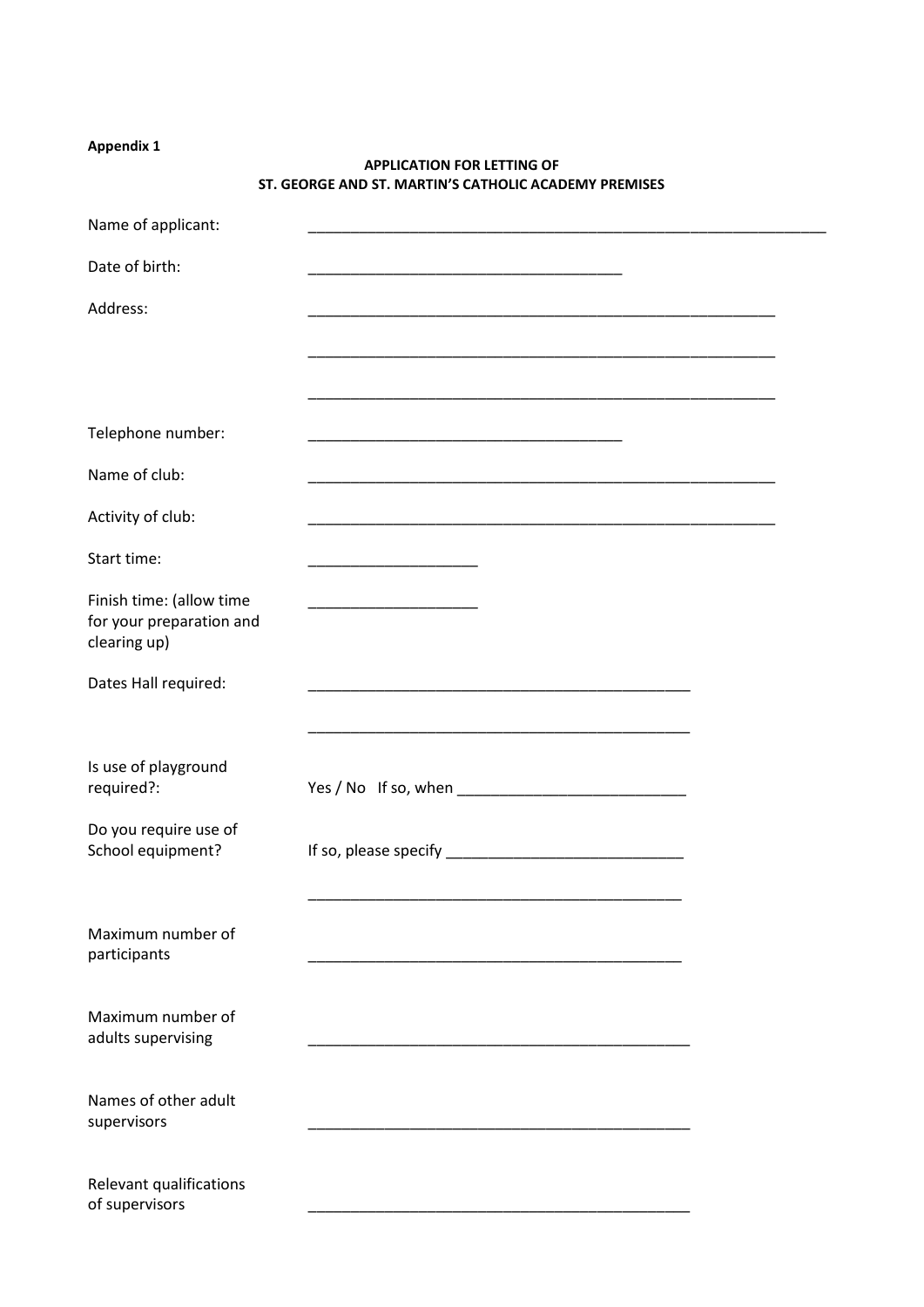| Where applicable:<br>Have Police checks<br>been carried out, when<br>and by whom? |  |
|-----------------------------------------------------------------------------------|--|
|                                                                                   |  |
|                                                                                   |  |
| Police check forms<br>attached                                                    |  |
|                                                                                   |  |
| Police check forms<br>confirmed                                                   |  |

Are other adults to be invited to support club activities over the next year? Yes / No (please delete as appropriate)

\_\_\_\_\_\_\_\_\_\_\_\_\_\_\_\_\_\_\_\_\_\_\_\_\_\_\_\_\_\_\_\_\_\_\_\_\_\_\_\_\_\_\_\_\_\_\_\_\_\_\_\_\_\_\_\_\_\_\_\_\_\_\_\_\_\_\_\_\_

\_\_\_\_\_\_\_\_\_\_\_\_\_\_\_\_\_\_\_\_\_\_\_\_\_\_\_\_\_\_\_\_\_\_\_\_\_\_\_\_\_\_\_\_\_\_\_\_\_\_\_\_\_\_\_\_\_\_\_\_\_\_\_\_\_\_\_\_\_

Dates over year when hall will be unavailable due to school use or closure will be issued in September. These dates may be subject to changes and prior notice will be given.

The hirer confirms that he/she has adequate and appropriate insurance cover for the activity to be carried out as per the conditions laid down on page 2 of the Lettings Policy for St. George and St. Martin's Catholic Academy.

\_\_\_\_\_\_\_\_\_\_\_\_\_\_\_\_\_\_\_\_\_\_\_\_\_\_\_\_\_\_\_\_\_\_\_\_\_\_\_\_\_\_\_\_\_\_\_\_\_\_\_\_\_\_\_\_\_\_\_\_\_\_\_\_\_\_\_\_\_\_\_\_\_\_\_\_\_\_\_\_\_\_\_\_\_

\_\_\_\_\_\_\_\_\_\_\_\_\_\_\_\_\_\_\_\_\_\_\_\_\_\_\_\_\_\_\_\_\_\_\_\_\_\_\_\_\_\_\_\_\_

Provision of food/drink - please give details and purpose:-

Use of own electrical equipment - Yes / No (please delete as appropriate. Provide evidence of up-to-date safety electrical test.

Any other information or considerations for the Academy Committee - please state:-

Signed: \_\_\_\_\_\_\_\_\_\_\_\_\_\_\_\_\_\_\_\_\_\_\_\_\_\_\_\_\_\_\_\_\_\_\_\_\_\_\_\_\_\_\_\_\_\_\_\_

Date: \_\_\_\_\_\_\_\_\_\_\_\_\_\_\_\_\_\_\_\_\_\_\_\_\_\_\_\_